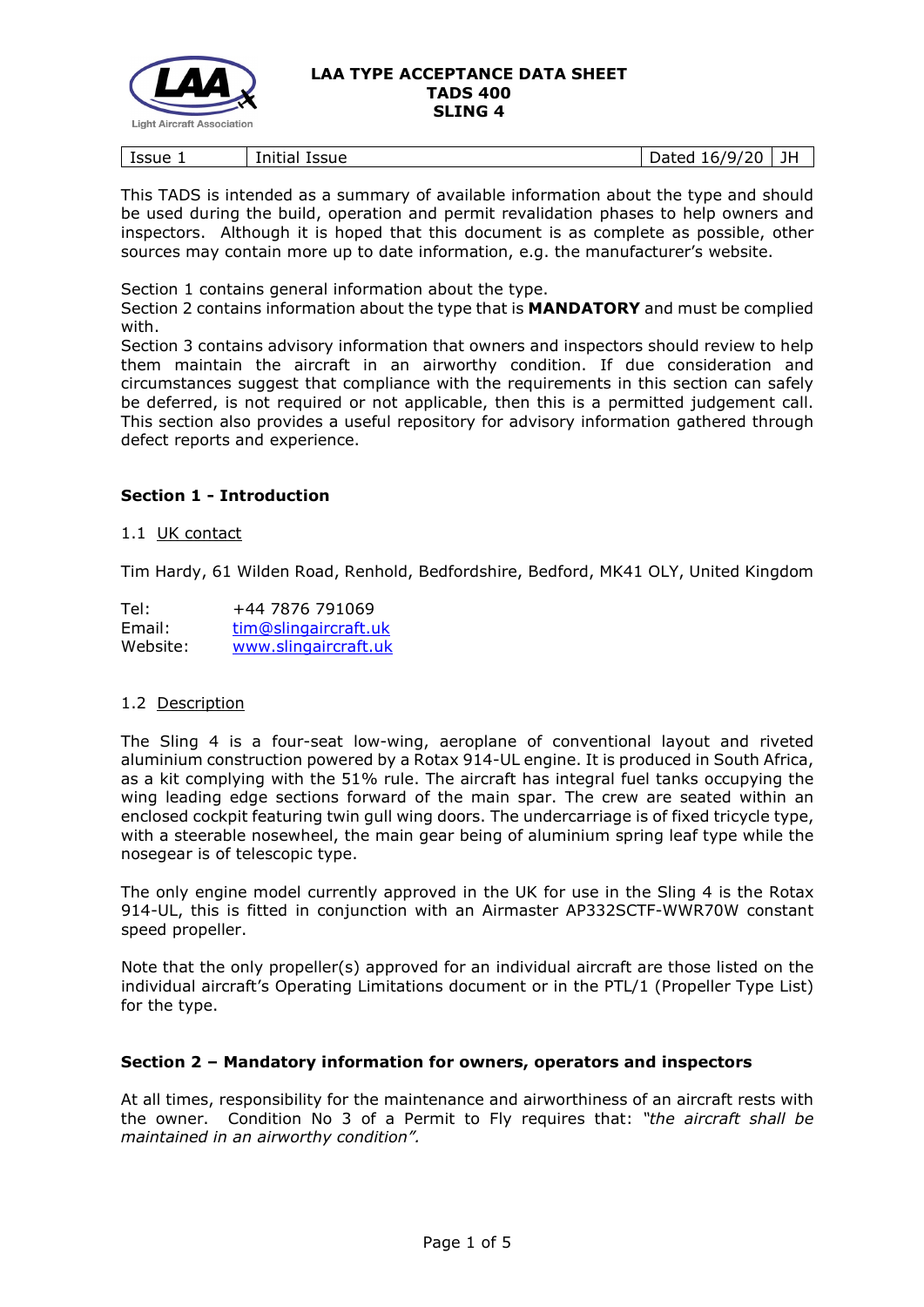

## 2.1 Kit 51% Rule Compliance

On the basis of an informal comparison with other kits that have already been accepted by the LAA as 51% compliant this is considered to meet the intent of the 51% rule without further proof being needed.

## 2.2 Build Manual

"Sling 4 KAI" (Kit Assembly Instruction) supplied with kit.

## 2.3 Build Inspections

Build inspection schedule 92 (Sling 2 and 4). Inspector approval codes A-A, A-M or K. Inspectors must also have a '4SA' approval for approving build stage inspections. Inspector signing off final inspection also requires 'first flight' endorsement

## 2.4 Flight Manual

Sling 4 Pilot's Operating Handbook "DC-POH-001-X-C-8" – Supplied with kit.

## 2.5 Mandatory Permit Directives

None applicable specifically to this aircraft type:

Also check the LAA website for MPDs that are non-type specific  $(TL2.22)$ .

## 2.6 LAA Required Modifications (including LAA issued AILs, SBs, etc)

Nil

# 2.7 Additional engine operating limitations to be placarded or shown by instrument markings

Notes:

- Refer to the engine manufacturer's latest documentation for the definitive parameter values and recommended instruments.
- Where an instrument is not fitted, the limit need not be displayed.

With Rotax 914-UL engine: Maximum Manifold Pressure: 1300 hPa (38.4 inHg) (max continuous, 1150 hPa (34 inHg)) Maximum EGT: 950°C Maximum CHT: 135°C Max Coolant Temp: 120°C (with 50/50 Glycol/water coolant) Oil Temp Limits: 50°C to 130°C (Normal 90-110°C) Oil Pressure 1.5-7 Bar (1.5-5 bar normal)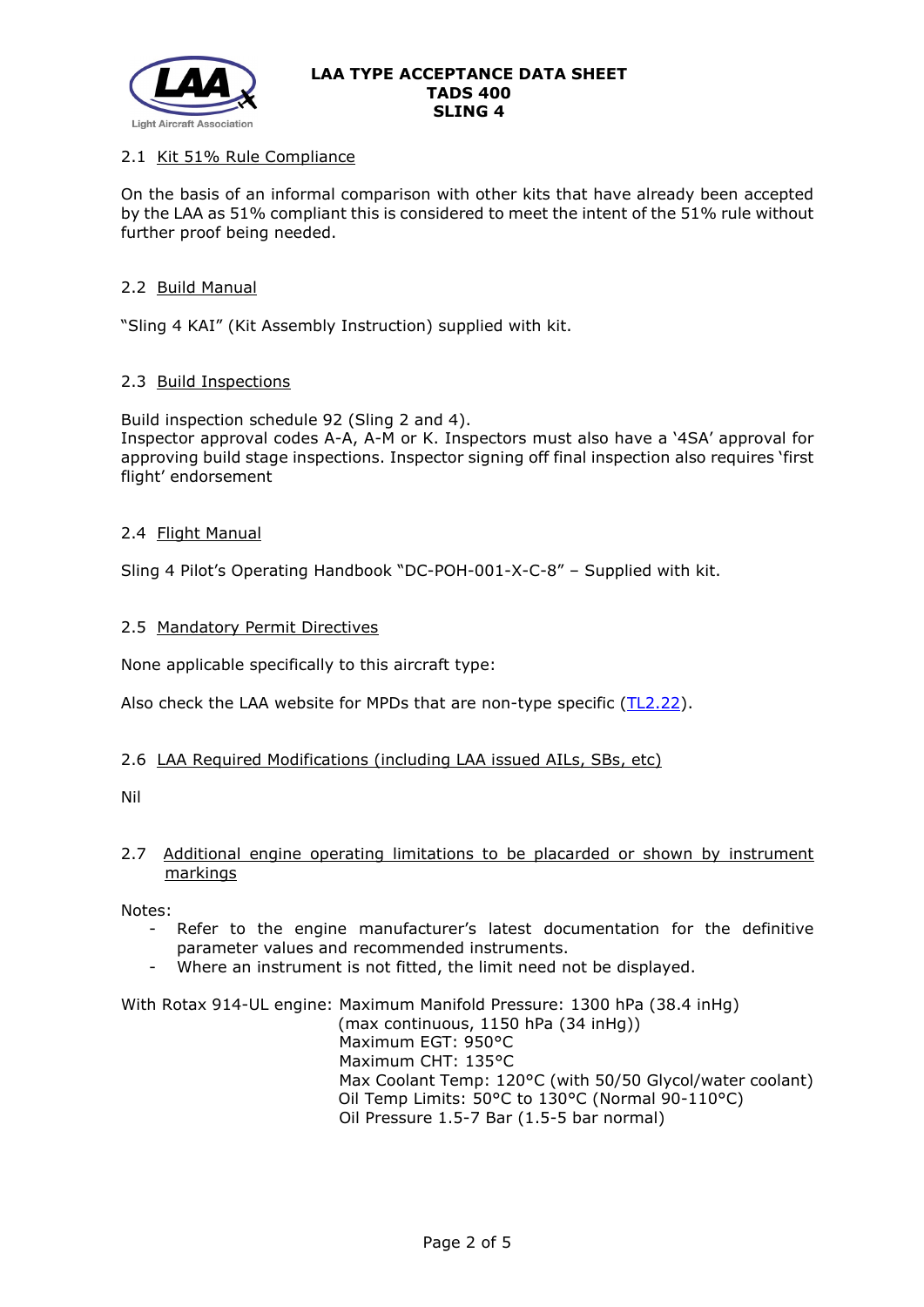

# 2.8 Control surface deflections

| Ailerons     | Up: 22°             |
|--------------|---------------------|
|              | Down: 22°           |
| Elevator     | Up: 28°             |
|              | Down: 20°           |
| Elevator tab | Up: $5^\circ$       |
|              | Down: 25°           |
| Rudder       | Left: $25^{\circ}$  |
|              | Right: 25°          |
| Flap         | Up: $0^{\circ}$     |
|              | Down: 11°, 20°, 32° |

## 2.9 Operating Limitations and Placards

(Note that the wording on an individual aircraft's Operating Limitations document takes precedence, if different.)

- 1. Maximum number of occupants authorised to be carried: Four Minimum number of occupants authorised to be carried: One pilot. No-one shall be carried except minimum crew during flights for the purpose of public exhibition and demonstration flying.
- 2. The aircraft must be operated in compliance with the following operating limitations, which shall be displayed in the cockpit by means of placards or instrument markings:
	- 2.1 Aerobatic Limitations Aerobatic manoeuvres are prohibited. Intentional spinning is prohibited.
	- 2.2 Loading Limitations Maximum Total Weight Authorised: 920 kg CG Range: 1859 mm to 2034mm aft of datum (18 to 31% MAC) Datum Point is: 1616mm forward of leading edge of the wing at root. Maximum baggage weight: 35 kg
	- 2.3 Engine Limitations Rotax 914-UL: Maximum Engine RPM: 5800 Maximum Continuous RPM: 5500
	- 2.4 Airspeed Limitations Maximum Indicated Airspeed ( $V_{NE}$ ): 135 kts IAS Max Indicated Airspeed Flaps Extended: 85 kts IAS
	- 2.5 Other Limitations The aircraft shall be flown by day and under Visual Flight Rules only. Smoking in the aircraft is prohibited. Structural fatigue life: 500 flying hours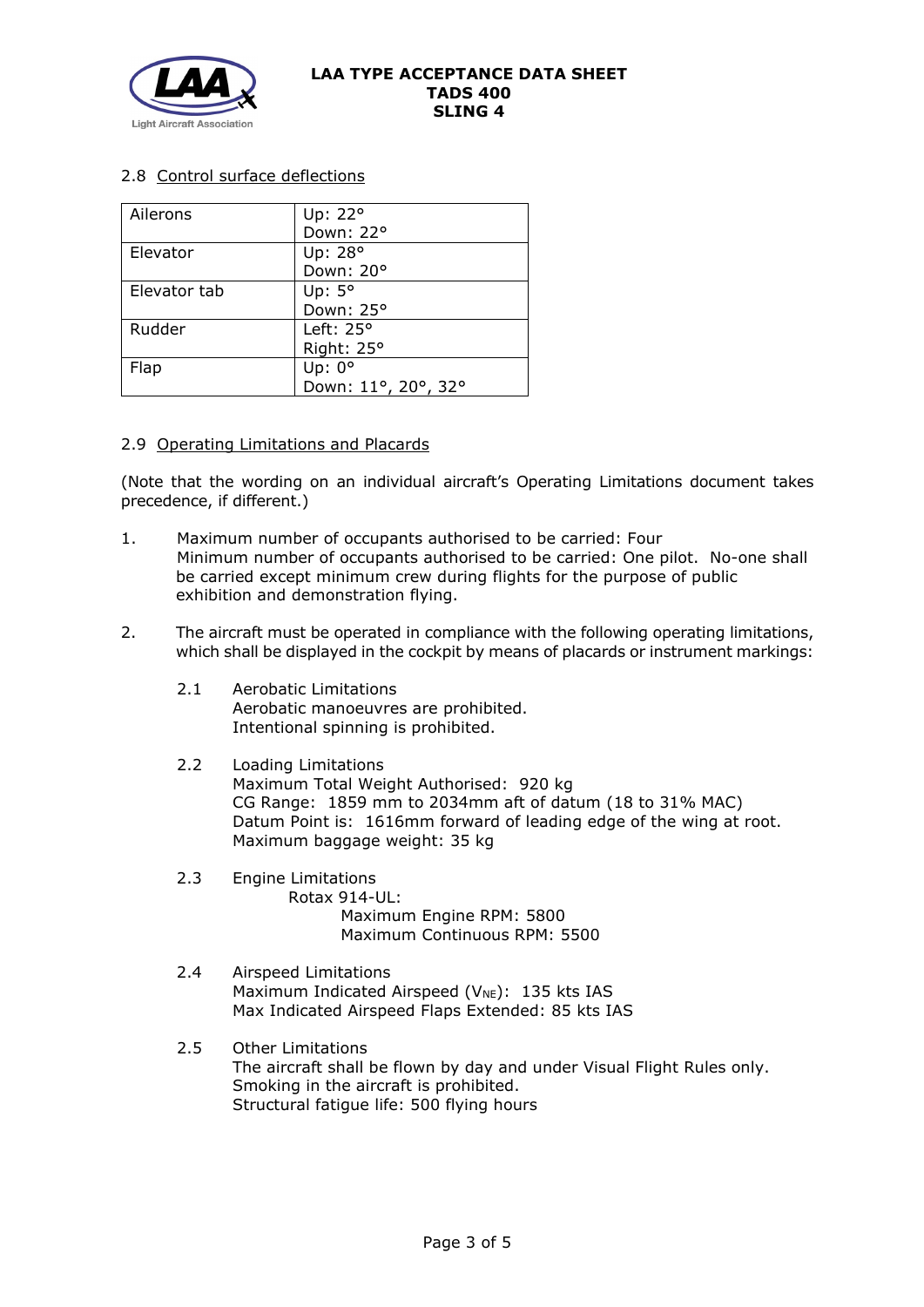

## Additional Placards:

"Occupant Warning - This Aircraft has not been Certificated to an International Requirement"

A fireproof identification plate must be fitted to fuselage, engraved or stamped with aircraft's registration letters.

### 2.10 Maximum permitted empty weight

Not applicable

## **Section 3 – Advice to owners, operators and inspectors**

### 3.1 Maintenance Manual

Sling 4 Maintenance Manual "DC-MAM-001-X-C-23" – Supplied with kit.

## 3.2 Manufacturer's/Standard Options

None.

### 3.3 Manufacturer's Information (including Service Bulletins, Service Letters, etc)

In the absence of any over-riding LAA classification, inspections and modifications published by the manufacturer should be satisfied according to the recommendation of the manufacturer. It is the owner's responsibility to be aware of and supply such information to their Inspector.

| Reference                        | Description                                                                                                        |
|----------------------------------|--------------------------------------------------------------------------------------------------------------------|
| TAF Service Bulletin 0014 Rev 1  | Rivet replacement on fuselage main spar carry<br>through and on upper and lower inboard wing skins.                |
| <b>TAF Service Bulletin 0014</b> | CANCELLED - Rivet replacement on fuselage main<br>spar carry through and on upper and lower inboard<br>wing skins. |
| <b>TAF Safety Alert 009</b>      | CANCELLED - Potential risk of failure when<br>activating the parachute rocket.                                     |
| <b>TAF Safety Alert 006</b>      | Parachute blow-off skin incorrectly installed which<br>may prevent the parachute from deploying<br>correctly.      |
| <b>TAF Safety Alert 005</b>      | Modification to fuel tank pickup to prevent<br>inadvertent upward facing pickup.                                   |
| <b>TAF Service Bulletin 0013</b> | Replacing rudder pedal stops with latest revision.                                                                 |